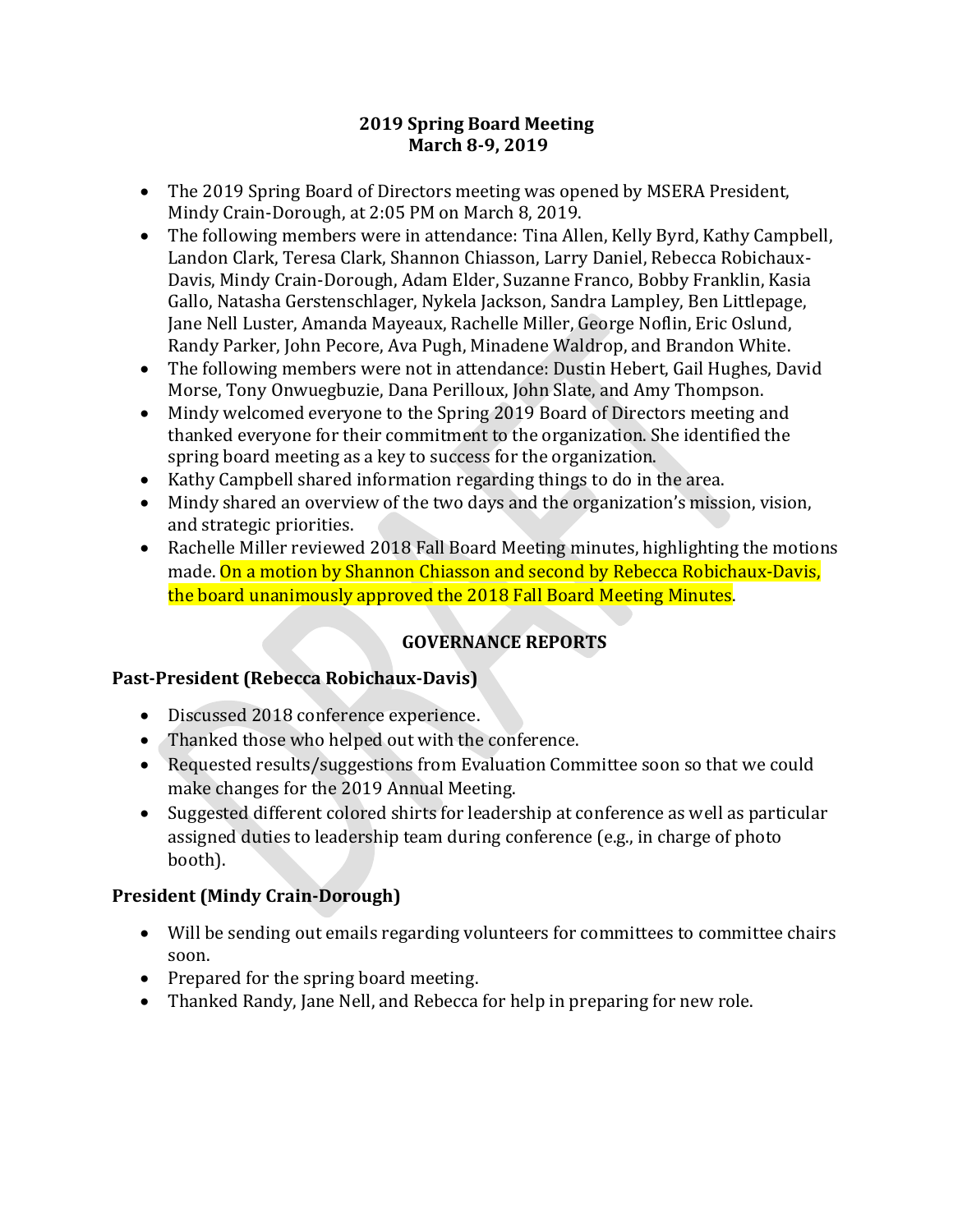### **Executive Director (Randy Parker)**

- Maintained membership lists and sent lists to historian.
- Handling Distinguished Paper awards. Making sure the awardees will be at AERA.
- Representing us and SRERA at AERA in Toronto this spring to increase national and international visibility.
- Has been in contact with Tony Onwuegbuzie (Editor, RITS). Tony and John are finishing their roles on December 31, 2019.
- Working with EBSCO regarding access to RITS.
- Needs to add Natasha Gerstenschlager as signatory to checking account and revise bonding statement.
- Suggested that we look at long-range fiscal planning.

### **Budget Advisory Committee (Randy Parker & Ben Littlepage)**

- Distributed budget reports.
- We operated at around a \$7,000 deficit.
	- o No institutional memberships
- We planned for 250 memberships (those attending 2018 conference), but we only had 233 attendees.
- Emphasized that we need to encourage donations and seek out institutional memberships.
- On a motion for Rebecca Robichaux-Davis and a second by Tina Allen, the board approved the budget.
- There was discussion around ways to increase funds, including:
	- o Exhibitors at conference
	- o Additional "training" sessions like at AERA
	- o Webinars
	- o Increasing professional membership price for conference
		- On a motion by Shannon Chiasson and a second by Teresa Clark, the board unanimously voted to increase the early-bird rate from \$125 to \$150 and late (on-site) rate from \$175 to \$200.

# **ANNUAL MEETING REPORTS**

### **2018 Annual Meeting - Program Chair (Dustin Hebert)**

• Absent (no report sent).

### **2018 Annual Meeting - Local Arrangmenets Chair (Larry Daniel)**

- Pensacola was a well-received conference.
- Thanks to Rebecca, Dustin, and Randy!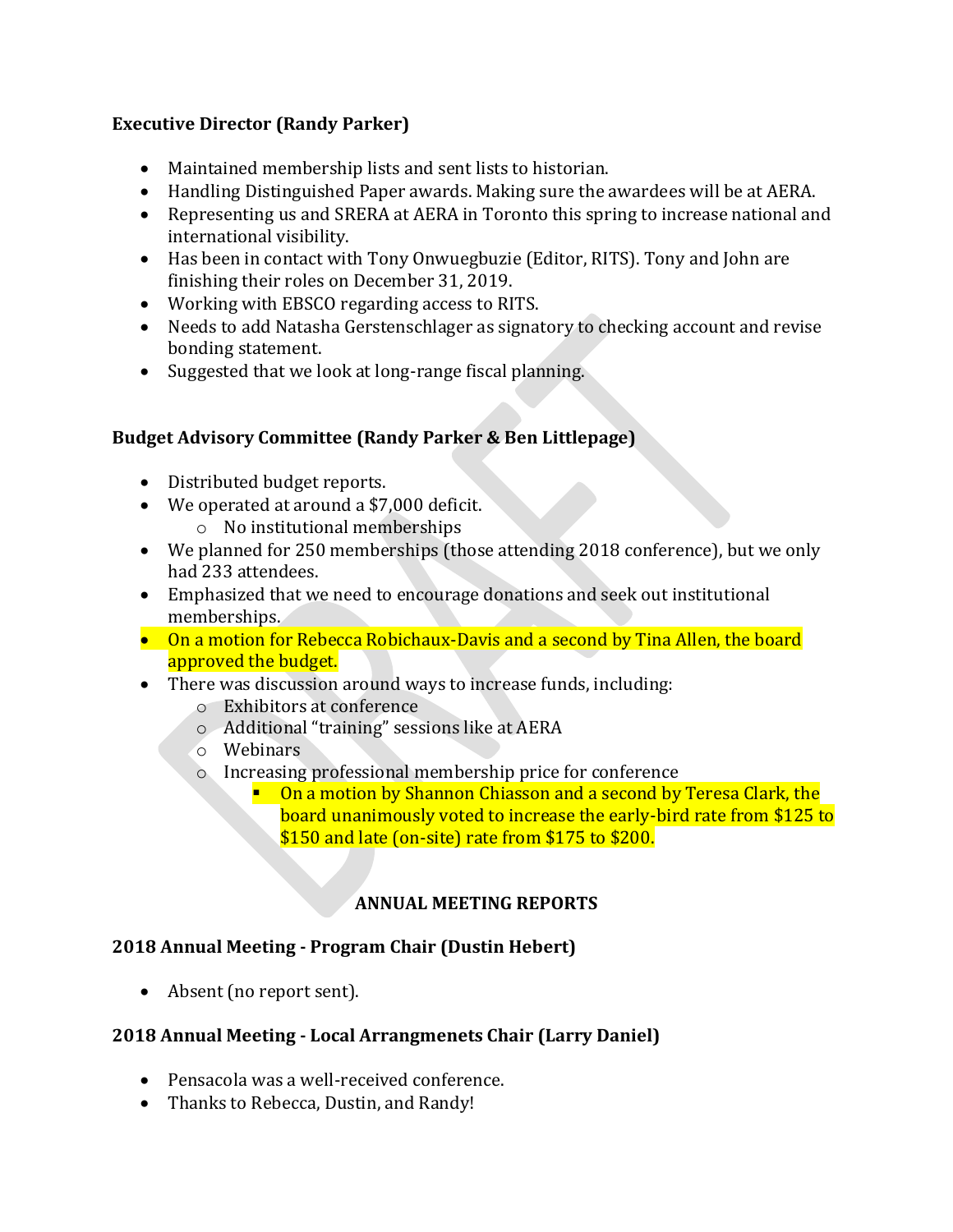• Jane Nell asked how 2018 attendance compared to previous attendance when in Pensacola.

## **2018 Annual Meeting - Evaluation Co-Chairs (Sandy Lampley & George Noflin)**

- Shared results from the evaluation
	- o No-shows were frequently mentioned by attendees.
	- o More time for discussion needed.
	- o Mentor/mentee session highly praised but not highly attended.
	- o Many raved about location and organization will return!
	- o Suggestion poster session not at same time as other sessions.
- Mindy stated that we need to push presiders to complete feedback. We also need a section asking for feedback on specific sessions (what was good/what was bad).
- Suggestion to have each day's feedback sheet a different color.
- Tell presiders to bring their sheets to the registration tables.
- Presiders should remind presenters to turn in their paper.
- Will ask for papers to be uploaded in advance by a certain date and those who fail to do so will be asked at the conference to upload.

## **2019 Annual Meeting - Program Chair (Adam Elder)**

• Will examine the rooms for presentations during the board meeting and will be in touch later about specifics.

### **2019 Annual Meeting - Local Arrangments Co-Chairs (Kathy Campbell & Dana Perilloux)**

- Shared things to do in the area and described the area of the conference.
- Mindy shared the theme of the 2019 conference: "Connecting Research and Practice: Unmasking our Potential."
- Fall dates for meeting was stated: Board Meeting Tuesday, November 5.
- If you plan to come in on Monday, let Randy know.

# **2019 Annual Meeting - Evaluation Co-Chairs (Sandy Lampley & George Noflin)**

• Nothing new added during this time as previous discussion covered this topic.

## **2020 Annual Meeting & President-Elect's Report (Rachelle Miller)**

- Will be held in Little Rock, Arkansas October 27 30.
- Has been in contact with Rebecca and Mindy about her upcoming role as president.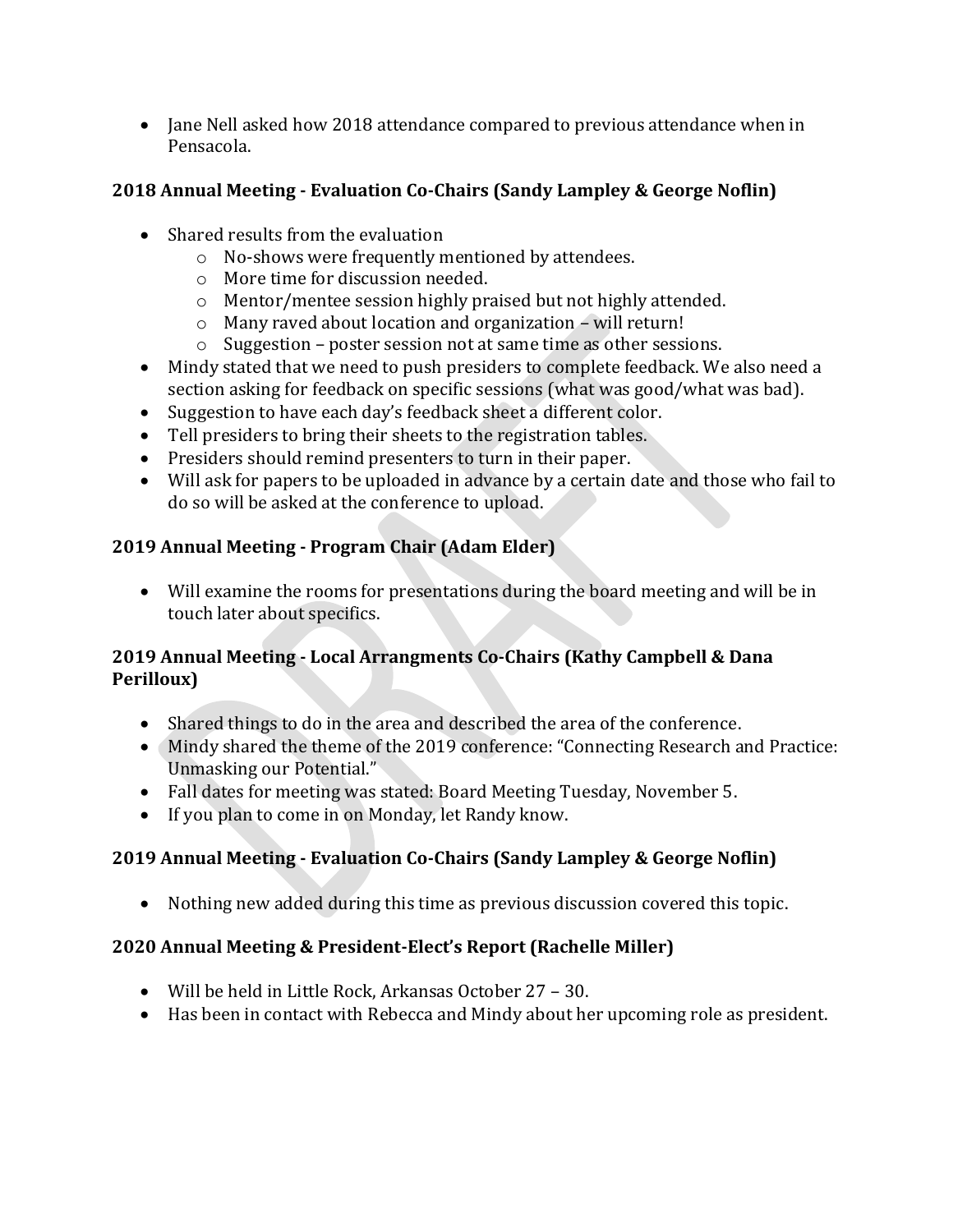### **Future Site Committee Chair (Rebecca Robichaux-Davis)**

- Solicited feedback from 6 attendees (3 new and 3 returning) at 2018 conference regarding where to hold 2021 conference.
- On a motion by Shannon Chiasson and a second by Nykela Jackson, the board opened discussion about the 2021 conference location.
- Discussion was held regarding Ole Miss versus NOLA as the 2021 location. A straw poll of the board indicated that NOLA was favored.
- Discussion of 2022 location included Alabama (Mobile or Orange Beach), Tennessee, and Kentucky (Teresa Clark to look into this option). Since this is an even year, we are open to any location following the board's recommendation.

## **MSERA Standing Committee Reports**

### **Constitution & By-Laws Committee (Bobby Franklin & Gail Hughes)**

- Bobby said that Gail is the new co-chair and had nothing else to report.
- Jane Nell reminded to send out changes 31 days prior to the annual meeting for the executive direction section so that the constituency could vote.

### **Development Committee (Franz Reneau & Minadene Waldrop)**

- Minadene raised concern about sustaining institutional membership current cost doesn't bring in any money because of the registration waivers.
- On a motion by Teresa Clark and a second by Minadene Waldrop, the board approved raising sustaining institutional membership to \$500 and to include three conference registrations and recognition on website.
- On a motion by Teresa Clark and a second by Nykela Jackson, the board approved adding in an exhibitor table for \$500 on Wednesday and Thursday of conference.

## **Membership Committee (Teresa Clark)**

- Encouraged using social media before and during the conference.
- Will make table tents for the conference that detail how to get connected with MSERA social media.
- Will contact previous NOLA conference attendees and let them know we are coming back to NOLA this fall.

## **MSERA Mentors (Larry Daniel)**

- With help from Linda Morse, Larry will reach out to all mentors next month regarding the mentor sessions.
- There will be 2 additional mentor sessions proposed for this year (one on getting hired in academia and one on becoming a leader in academia). Flyers will be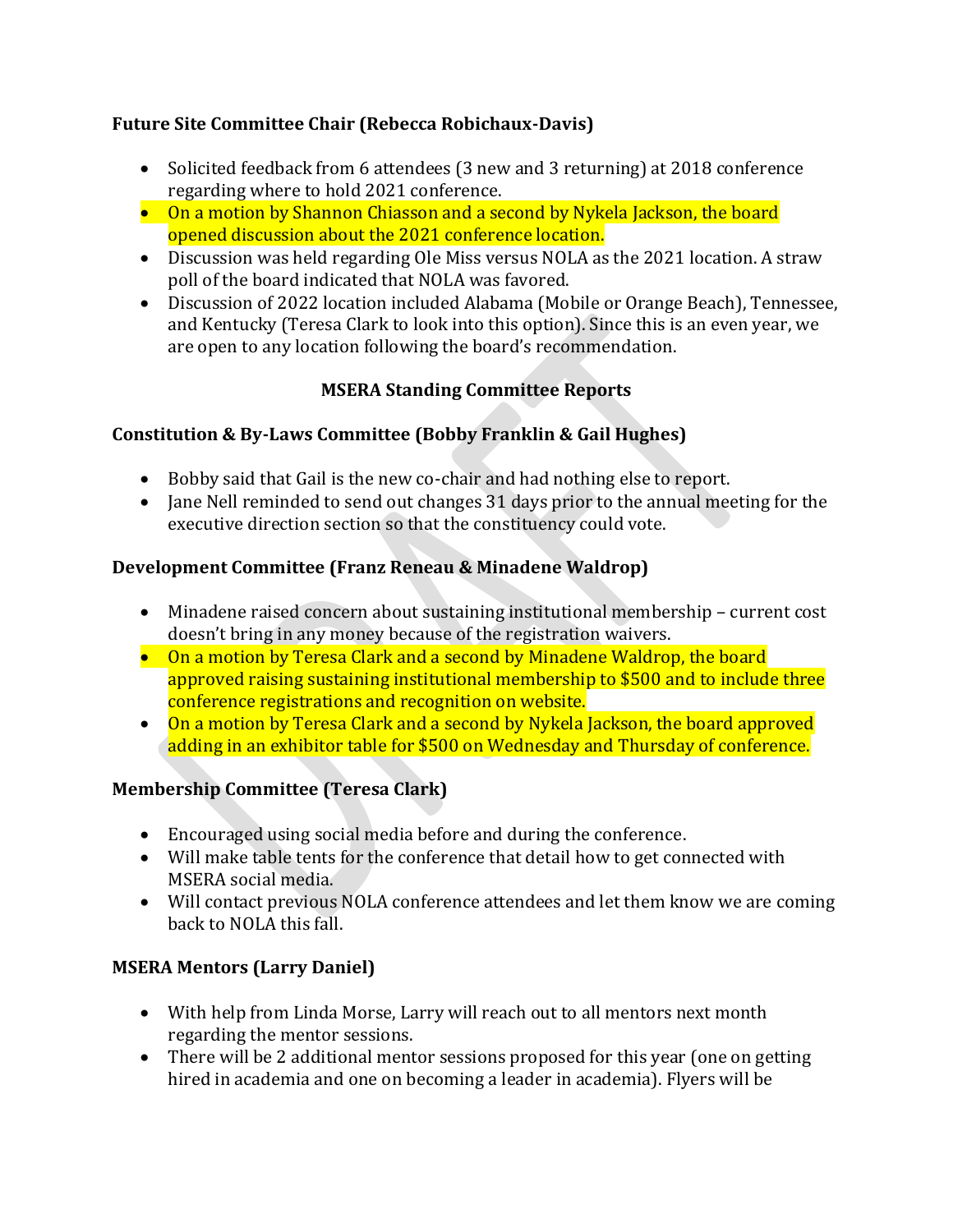distributed for these sessions as the conference.

### **Nominations Committee (Rebecca Robichaux-Davis)**

• She needs nominations for At-Large Directors, Student Representative, and LEA.

### **Publications Committee (Amanda Mayeaux & Amy Thompson)**

- We need to increase our online presence (action item).
- There needs to be a standardization for how the processes for the calls for Editor of RITS and The Researcher work.

## **Technology Committee (Tina Allen & Dustin Hebert)**

• Reminder that we need projector donations for the conference (we need seven total). Please email Tina if you have one you can bring.

### **University Student Advisory Committee & Student Representative (Suzanne Franco Kelly Byrd & Brandon White)**

- Kelly said the fall events were attended well by students.
- She will send an email to students registered for the conference to detail the events for them.
- Need more book donations for this year

## **MSERA Awards Committees**

## **Distinguished Papers Committee (Rachelle Miller)**

- Ava created a form that awardees fill out that is a contract for them regarding the RIP Award.
- Rachelle asked if we could let them know they are a recipient prior to the conference and mentioned that their entire paper is need prior to the conference.

### **Distinguished Service & Historical Contributions Awards Selection Committee (Mindy Crain-Dorough)**

• Mindy is seeking nominations – needed by October 1. There will be a call in The Researcher and posted online.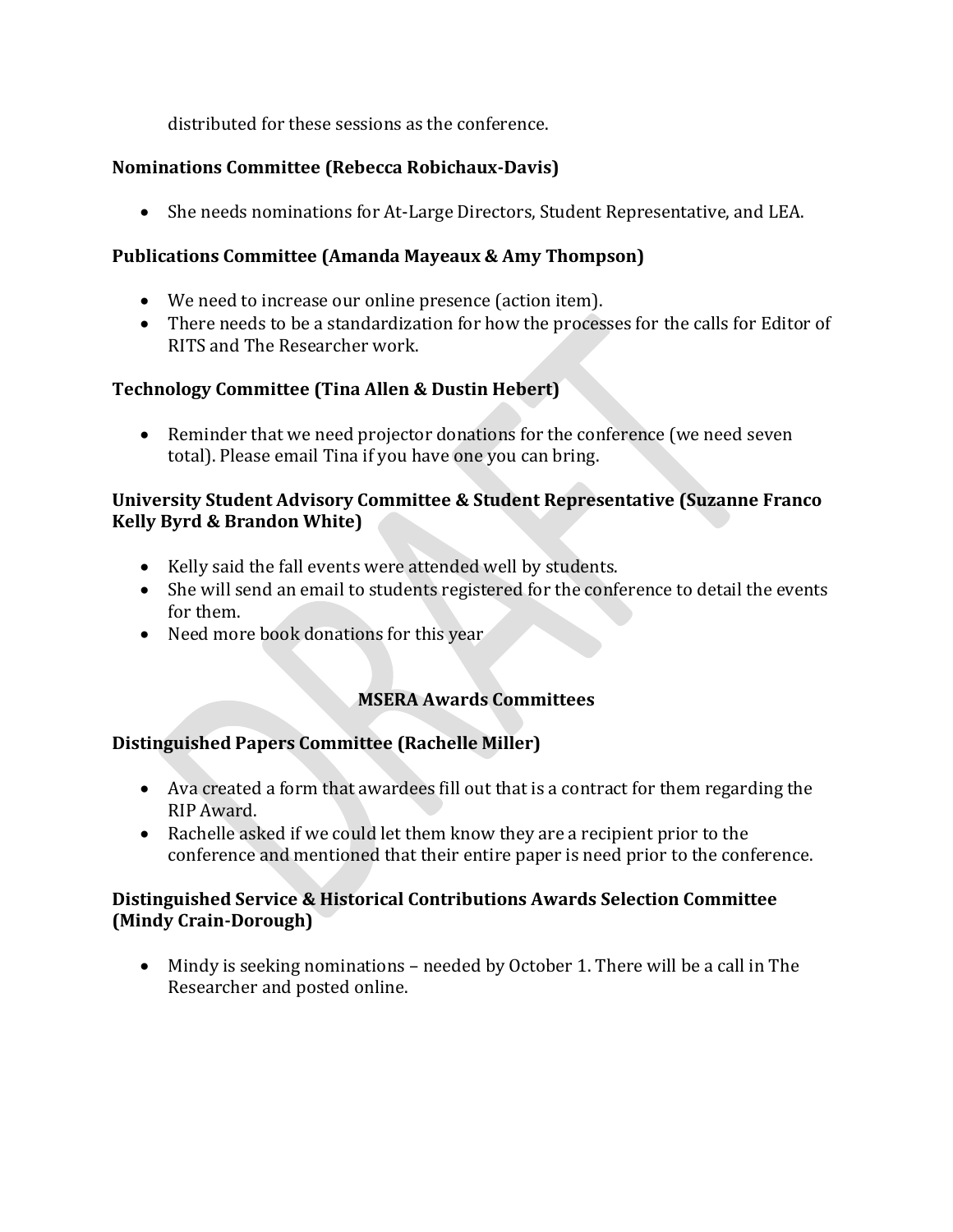### **MSERA Publications Committees**

#### *Researcher* **(Randy Parker)**

• Waiting for proposal system to go live before he sends out print version.

#### *Research in the Schools* **(Tony Onwuegbuzie & John Slate)**

- Absent (no report sent).
- Randy reminded us that Tony and John will be finishing their roles as editors this year, and Randy is working on getting issues accessible through EBSCO.

### **MSERA Website (Dustin Hebert)**

- Absent (no report sent).
- Tina said she (Technology Committee) would help with managing the website.
- If there are updates to website, send to Dustin and CC Mindy.

### **Other Leadership Updates**

#### **Historian's Report (Jane Nell Luster)**

- Provided elected officer orientations.
- Still working on historical documents. Looked for missing issues of The Researcher online and sent those to Dustin. Getting rid of any duplications.

### **MSER Foundation Report (Ava Pugh)**

- Reminded board that the Foundation offers financial support to MSERA and the RIP award.
- Discussion about the RIP award
	- o It was suggested to have students submit all documents by specific deadline before conference.
	- $\circ$  It was suggested to include language that if they have been awarded in the past, they cannot be considered a second time.
	- o It was suggested to change language from to "notable" and "promising."

### **LERA Liaison (Kathy Campbell)**

- Kathy displayed MSERA 2019 flyer at LERA 2019 conference
- LERA and MSERA outstanding paper award recipients need to send names and contact information to SRERA to have papers presented at AERA.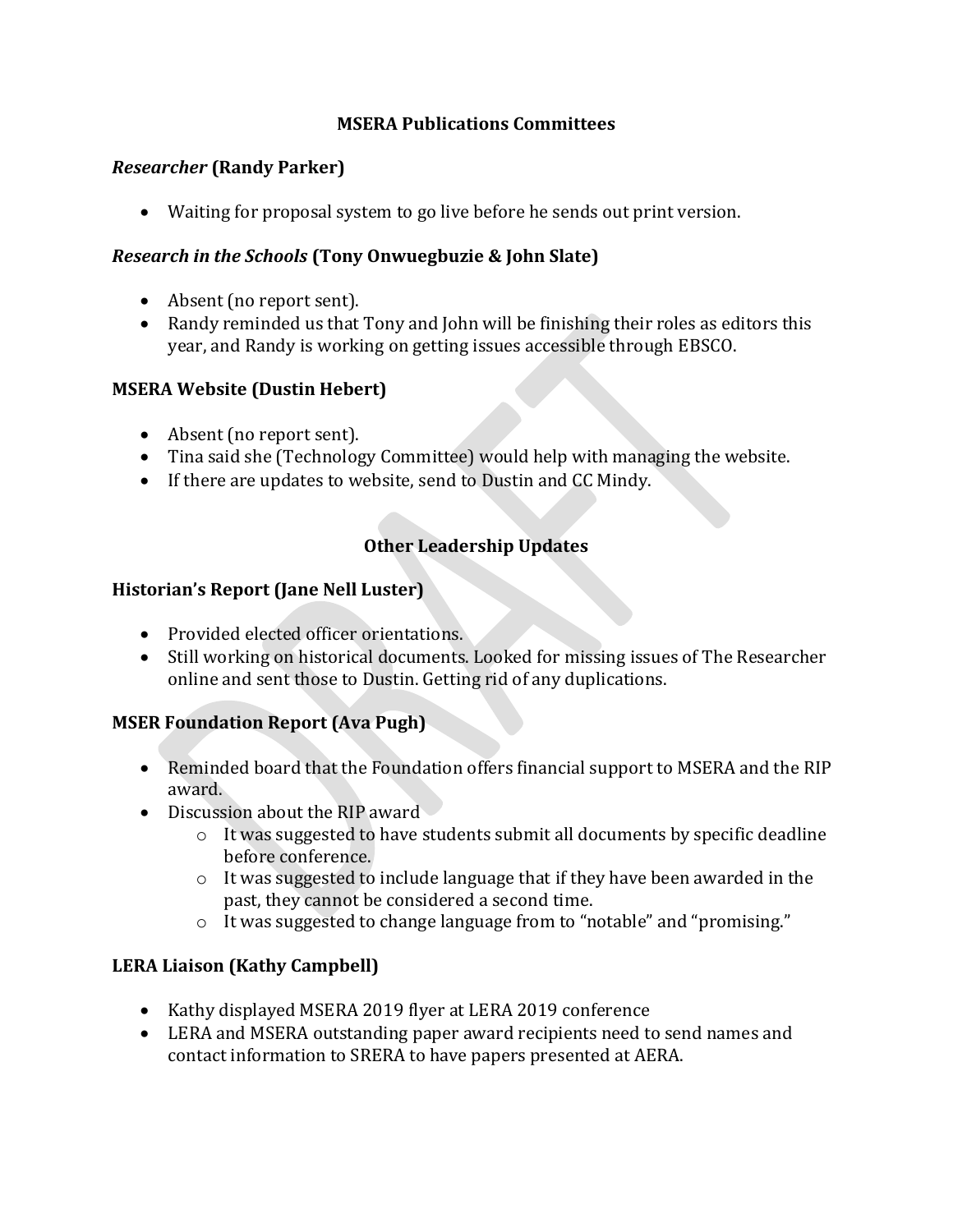#### **SRERA Liaison (Randy Parker)**

• Randy will be at AERA to represent us.

#### **Archives Report (David Morse)**

• Mindy contacted David. He said he will work with Technology and Publications committees to get electronic submissions accessible for journals.

#### **MSERA Directors' Reports**

#### **At-Large Directors (Tina Allen, Teresa Clark, Sandy Lampley, & Minadene Waldrop)**

• Nothing to report.

#### **State Directors (Kelly Byrd, Nykela Jackson, John Lee Pecore, Landon Clark, Adam Elder, Kasia Gallo, Eric Oslund)**

- Nykela Jackson shared on behalf of entire group.
- Their work will focus on selling perks of membership to faculty and students. Will contact department chairs, deans, doctoral programs, and K-12 networks about conference.
- It was suggested that K-12 appropriate sessions be made explicit on program.

#### **LDE/SDE Representative (Shannon Chiasson)**

• Nothing to report.

**Business**

### **Old Business (Mindy Crain-Dorough)**

• Nothing to report.

#### **New Business (Mindy Crain-Dorough)**

- Discussed process for submitting changes to Operations Manual.
	- o By the end of the year, changes need to be submitted to president-elect.
	- o Suggestion made to place changes needed into a Google Drive so that this could be an ongoing process.
	- o Mindy said we need clarification regarding transfer process for money from foundation to MSERA in manual.